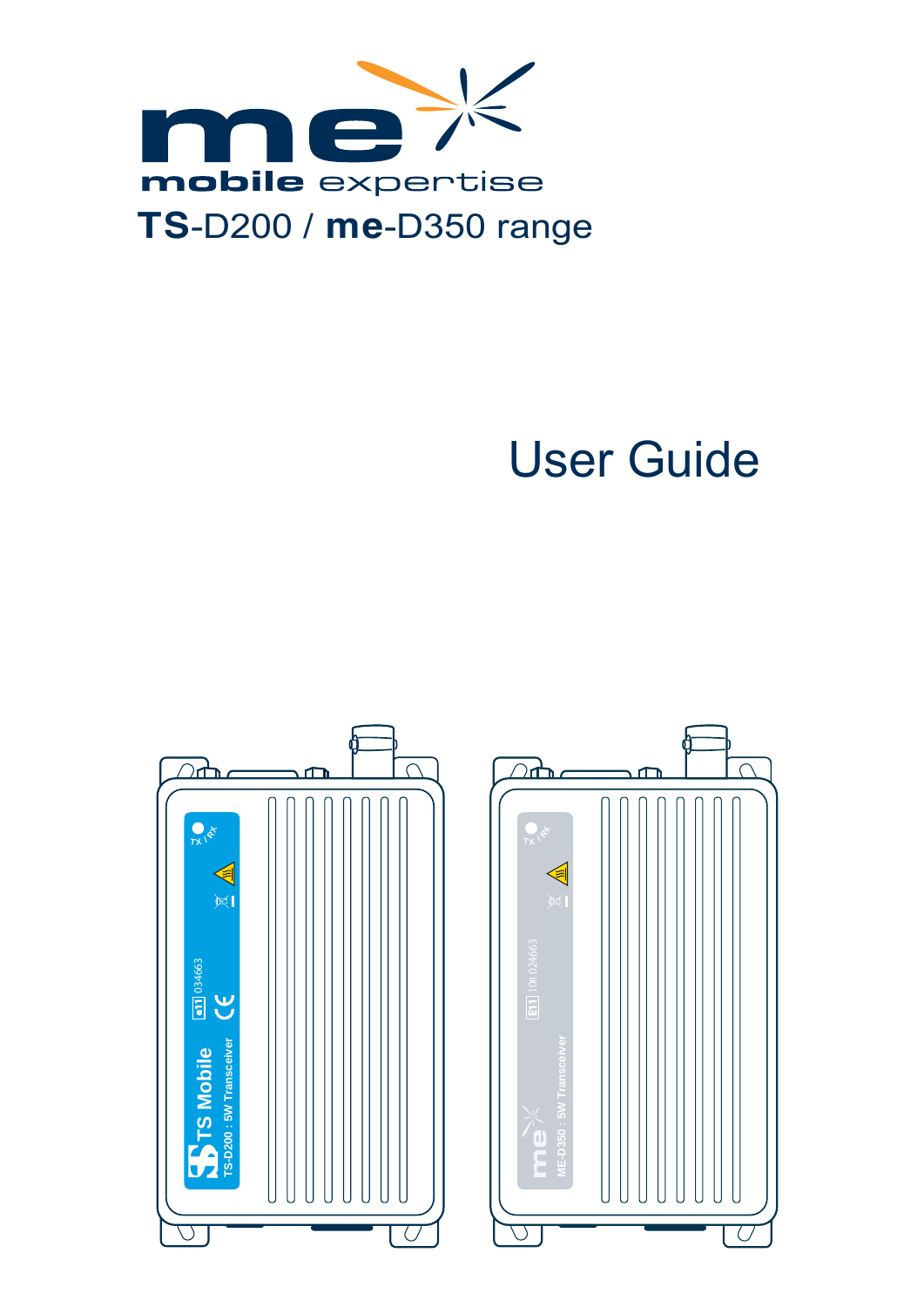## **Contents**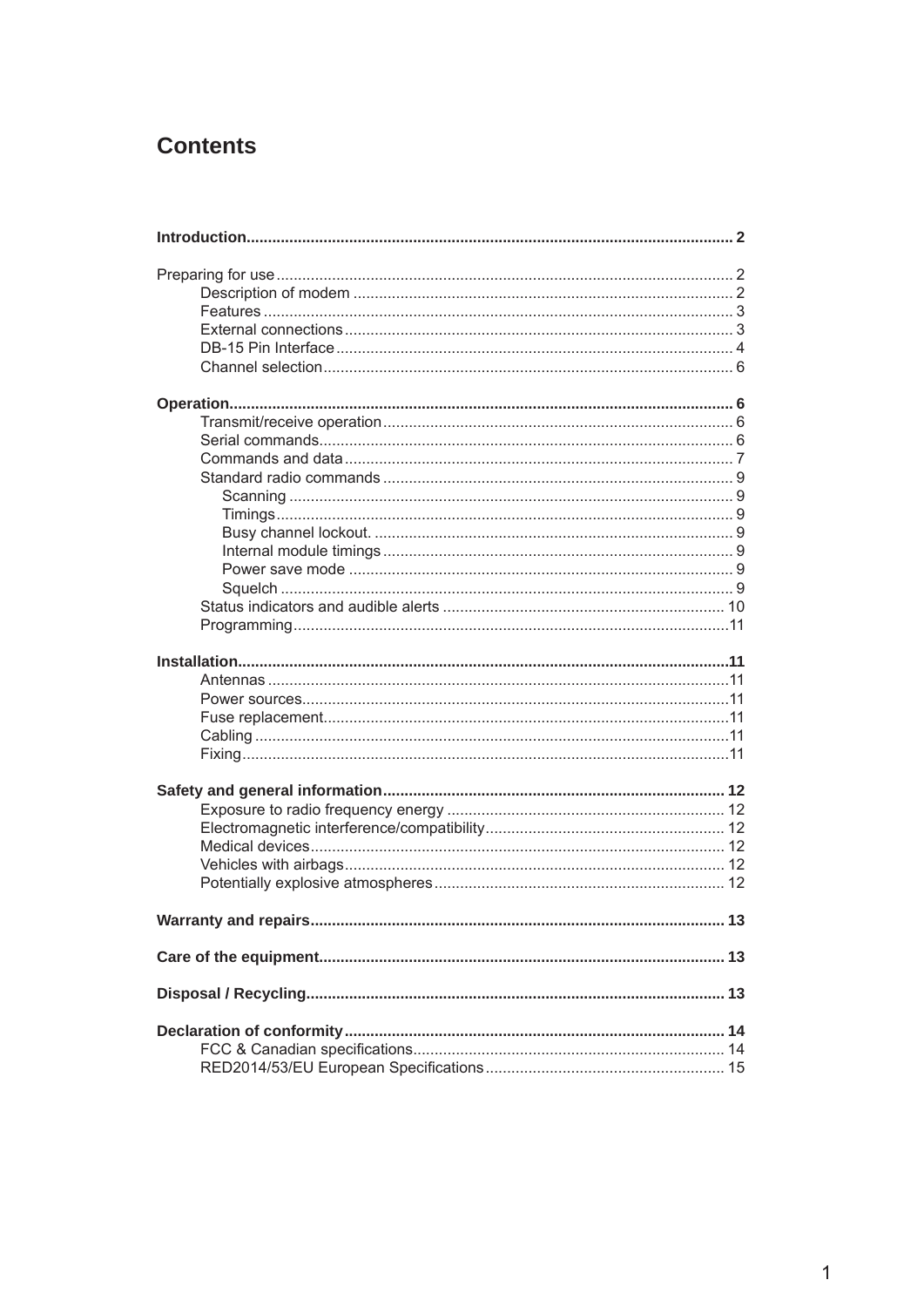## **Introduction**

The TS-D200/me-D350 range is a 1 to 5 Watt radio data modem, which can be used for data up to 9600 baud rate (using GMSK module) in stand alone conditions.

The TS-D200/me-D350 is housed in a rugged cast-aluminium box sealed to IEC 529 (IP54) making it suitable for a wide range of mobile and fixed applications.

All TS-D200 modem units meet the essential requirements of the relevant European directives(RED2014/53/EU) and all me-D350 modems meet relevant US FCC and Canadian regulations. In order to maintain this compliance the installation and safety information must be adhered to at all times.

- The TS-D200/me-D350 modem must only be installed where unintentional contact cannot be made. The surface of the device may be hot to touch under certain transmit conditions. A warning label is permanently displayed as part of the equipment rating label affixed to the lid. The TS-D200/me-D350 is not designed for permanent transmission. If prolonged transmission periods are used, the unit will become hot and will require an additional heatsink to be fitted. ●
- When fitting the TS-D200/me-D350 into a fixed installation, care must be taken in the routing of all cabling such that the insulation cannot become damaged. ●
- The recommended supply sources for use with the TS-D200/me-D350 are a standard 12V supply, but is capable of operating in the range  $9V \sim 18V$ . ●

## **Preparing for use**

## **Description of modem**

The TS-D200/me-D350 is a network free, point to point data radio that offers great flexibility in varied applications where wireless data or voice communication is needed.

It can be used as a "dumb" radio, with no internal module fitted, to allow users to facilitate the use of their own modem and protocol. Internal link changes enable the input to be set for TTL levels so allowing POCSAG for example. In this scenario, the radio is completely transparent and simply needs the correct signal level inputs (see pin out details), and use of separate control lines (PTT etc) or serial commands.

The TS-D200/me-D350 can also be fitted with either a Bell 202 / V.23 module, a FFSK module (up to 4800 baud rate) or a GMSK module (up to 9600 baud rate). These allow communication with a pc via hyper terminal and other emulation packages. For further information on these options, including pin outs, please refer to the separate Module Manual available on the Mobile Expertise Global web site.

The TS-D200/me-D350 also operates as a standard radio with microphone input and speaker output, in this mode the radio has the following associated features, these include CTCSS/DCS, busy channel lockout and scan.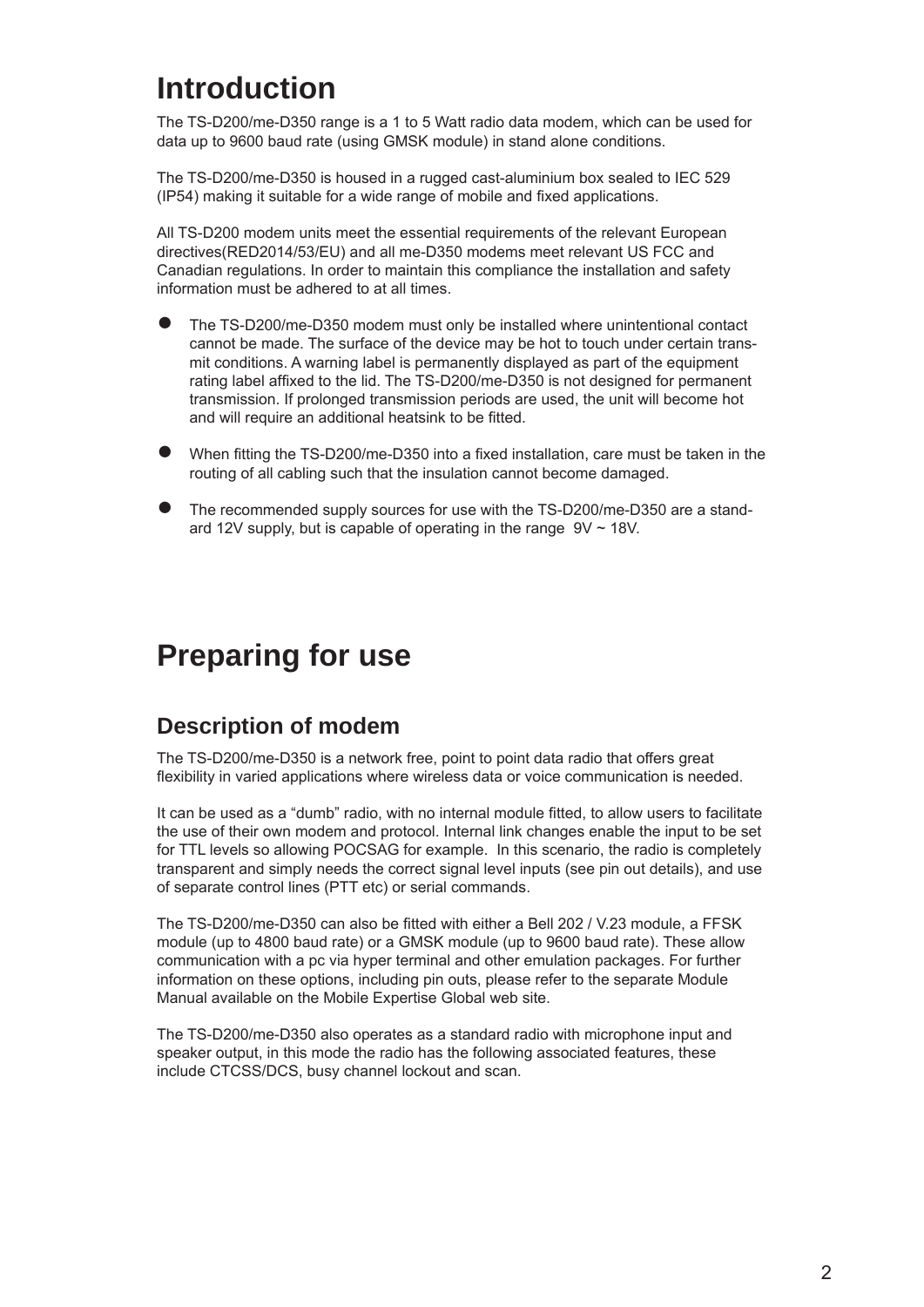## **Features**

- Frequeny Banda  $\bullet$ 
	- VHF2: 146 174MHz UHF1: 400 -440MHz UHF2: 440 - 480MHz
- Compact and rugged die cast box  $\bullet$
- Resistant to dirt, dust and water ingress (IP54 rated)  $\bullet$
- Network free, point to point communication  $\bullet$
- 1/5 watt programmable output power  $\bullet$
- Synthesised operation with 16 channel capability  $\bullet$
- CTCSS & DCS encode and decode  $\bullet$
- programmable 12.5 / 25kHz channel spacing ●
- External modem / Direct FM / TTL (pocsag)  $\bullet$
- Internal (RS232) module options available:  $\bullet$

#### GMSK up to 9600 or FFSK up to 4800 or

- Bell 202 FSK and V23 1200bps
- RSSI level indication  $\bullet$
- Busy' output  $\bullet$
- 9 18 volt supply input  $\bullet$
- Enhanced Power Save Mode (sleep)  $\bullet$
- Serial commands available to control radio  $\bullet$
- Busy Channel lockout  $\bullet$
- Time out timer  $\bullet$
- **Scanning**  $\bullet$
- TX only feature  $\bullet$
- Programmable squelch levels  $\bullet$

## **External connections**



- 1 HD 15-way d-type (data and control signals)<sup>\*</sup>
- **2** BNC antenna connection
- **3** Accessory aperture
- **4** Accessory aperture

\*The power supply is connected via pin14 (+ve) and pin 4 (GND) of the 15 way D-type.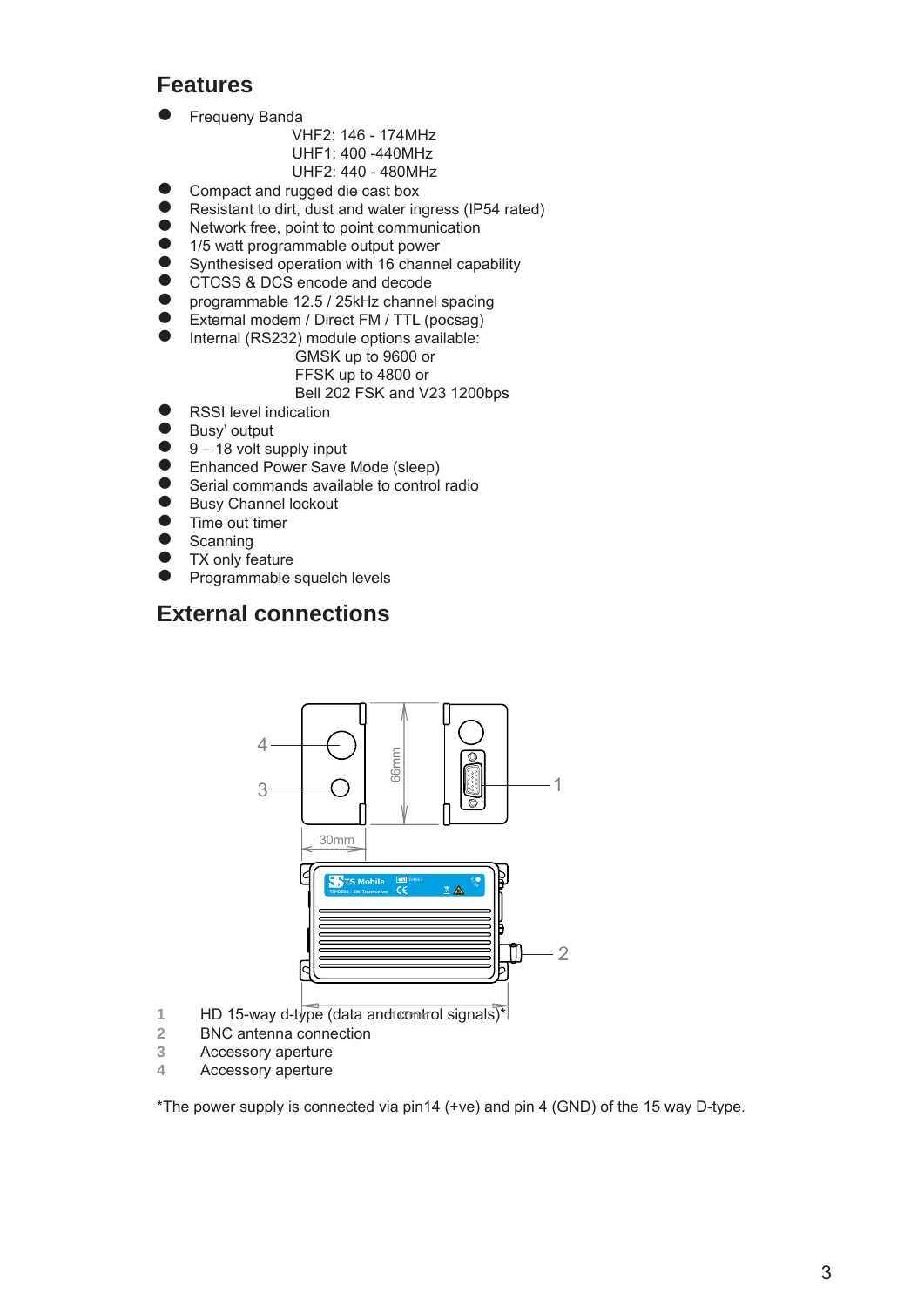## **DB-15 Pin Interface Connector**

| <b>BUSY</b>        | 6  |    |                       |
|--------------------|----|----|-----------------------|
| <b>DATA MOD IN</b> |    | 11 | RS232 DATA OUT (OPT)  |
| MIC IN (AF)        |    |    |                       |
| Data OUT (AF)      | 2  | 12 | SERIAL BUSY OUT (OPT) |
| SERIAL IN (PROG.)  | 8  |    |                       |
| PTT IN             | 3  | 13 | GPS DATA IN (OPT)     |
| <b>SPK OUT</b>     | 9  |    |                       |
| <b>GND</b>         | 4  | 14 | $+VE IN/$             |
| RS232 DATA (OPT)   | 10 |    |                       |
| SERIAL OUT (PROG.) | 5  | 15 | GPS DATA OUT (OPT)    |
|                    |    |    |                       |

The table on the following pages indicates the DB-15 Pin descriptions with input and output levels.

| Pin No.                                         | <b>Function</b>                                         | <b>Description</b>                                                                                                                                                                                                                                         | <b>Signal Type</b>                                                                                                               | $U$       |
|-------------------------------------------------|---------------------------------------------------------|------------------------------------------------------------------------------------------------------------------------------------------------------------------------------------------------------------------------------------------------------------|----------------------------------------------------------------------------------------------------------------------------------|-----------|
| $\mathbf{1}$<br>Link option<br>default          | Data modulation IN.<br>(used with an external<br>modem) | AC coupled signal directly injected<br>to MOD through data low pass filter<br>without pre-emphasis.                                                                                                                                                        | Analogue Input signal<br>1KHz audio at 60% peak<br>$dev.$ input level =<br>100 to 120mVrms                                       | I/P       |
| $\mathbf{1}$<br>Link option                     | DC data<br>modulation In                                | DC coupled direct FM signal<br>without filtering (POCSAG)                                                                                                                                                                                                  | Analogue Input signal<br>1.9V dc offset<br>450~550mV @60% dev                                                                    | I/P       |
| $\mathbf{1}$<br>Program<br>option               | TTL input<br>(POCSAG)                                   | DC coupled direct signal designed<br>to work with TTL signals. Frequency<br>and Deviation<br>adjustable to application                                                                                                                                     | <b>TTL Levels</b>                                                                                                                | I/P       |
| $\mathbf{1}$<br>Program<br>Opt & H/W<br>changes | AC coupled direct FM<br>modulation                      | AC coupled direct FM signal,<br>without filtering.<br>Program to TTL                                                                                                                                                                                       | Analogue Input singnal<br>350mV @ 60% dev<br>adjustable                                                                          | I/P       |
| 1<br>Link option                                | DC data modulation<br>Input                             | DC coupled direct FM signal,<br>without filtering                                                                                                                                                                                                          | 1.9V dc offset<br>450~550mV @60% dev                                                                                             | I/P       |
| 2                                               | Unfiltered Data OUT<br>(RX disc)                        | Discriminator Audio, unprocessed<br>AF signal(prior to tone filtering and<br>de-emphasis                                                                                                                                                                   | Output signal<br>1KHz audio at 60% peak<br>dev. produces<br>200 to 300mVrms                                                      | <b>OP</b> |
| 3                                               | PTT In<br>(Tx Key)                                      | Signal, which keys the transmitter,<br>when operating as a dumb radio.<br>Note: If the option module is installed,<br>RS232 levels must be selected on<br>CON407. See Module manual.                                                                       | <b>TTL</b> level<br>$0V = TX$ , open $cct = RX$<br>RS232 level (option)<br>$+12V = Tx$ , $-12V = Rx$                             | I/P       |
| 4                                               | Ground                                                  | Ground connection                                                                                                                                                                                                                                          | 0V (Chassis)                                                                                                                     |           |
| 5                                               | Program Data Out/<br>Serial Data Output                 | Programming data output / Serial<br>data output.                                                                                                                                                                                                           | <b>TTL</b> level<br>(programming cable has<br>RS232 converter)                                                                   | OΡ        |
| 6                                               | Busy<br>(CD)                                            | Logic level output to indicate<br>presence of a carrier.<br>Note: If the option modem is installed,<br>RS232 levels should be selected on<br>CON407. See Module manual.                                                                                    | <b>TTL</b> level<br>$0V = \text{carrier},$<br>5V = no carrier<br>RS232 level (option)<br>$+12V = carrier$<br>$-12V = no carrier$ | <b>OP</b> |
| 7<br>default                                    | Audio IN<br>(Mic) / Monitor                             | Audio signal that is filtered (high pass<br>and pre- emph) then follows same<br>route as data mod through LPF.<br>Mic activated by being at 0V (also 0V<br>activates monitor). 5V default (pull up<br>resistor), assumes data input when<br>PTT is active. | 1KHz audio at 60% peak<br>system deviation<br>input level = $6$ to 8mV<br>rms(AC coupled)                                        | I/P       |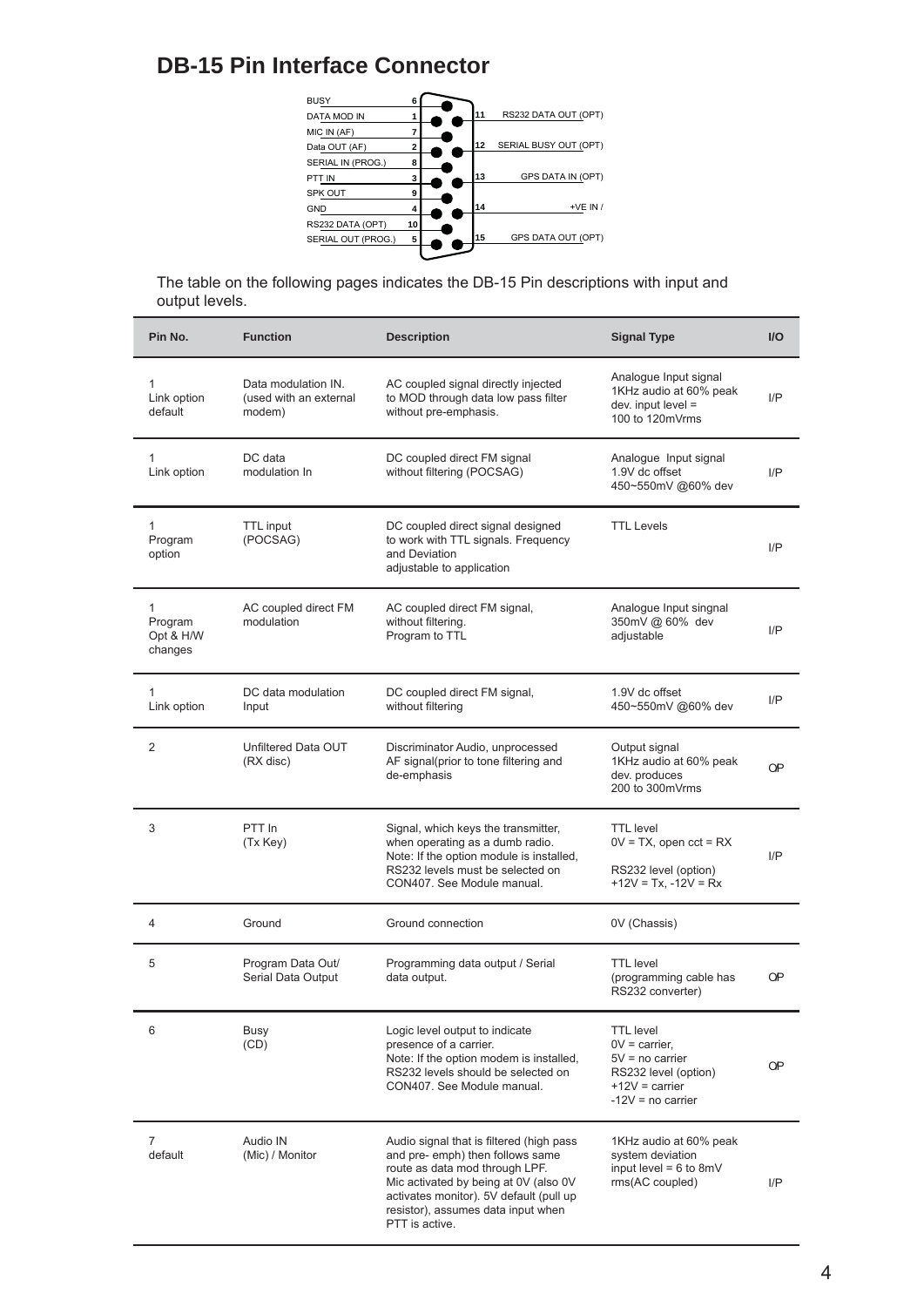| Pin No            | <b>Function</b>                                        | <b>Description</b>                                                                                   | <b>Signal Type</b>                                                         | $UO$      |
|-------------------|--------------------------------------------------------|------------------------------------------------------------------------------------------------------|----------------------------------------------------------------------------|-----------|
| 7<br>Link option  | <b>RSSI</b>                                            | <b>RSSI Level</b>                                                                                    | 1.0 to 3.5 V                                                               | <b>OP</b> |
| 8                 | Program data IN /<br>Serial command                    | Used for serial command for radio<br>control or is used for inputting<br>programming data            | <b>TTL</b> level<br>(RS232 converter in<br>programming cable)              | I/P       |
| 9                 | Audio OUT<br>(Speaker)                                 | Audio output from the audio amplifier.<br>Filtered by tone-filter and de-<br>emphasis circuit.       | 1KHz audio at 60%<br>peak dev.<br>Produces nominal<br>1Vrms $@$ 8 $\Omega$ | <b>OP</b> |
| 10                | RS232 Data IN for<br>option module                     | Data input when the option module<br>board is installed.                                             | RS232 level                                                                | I/P       |
| 11<br>default     | RS232 Data Out for<br>option module                    | Recovered data output when the<br>option module is installed                                         | RS-232 level                                                               | <b>OP</b> |
| 12<br>default     | Buffer status(busy)<br>for option module<br>(reserved) | Indicates buffer status to prevent data<br>loss according to buffer overrun                          | RS-232 level                                                               | <b>OP</b> |
| 12<br>Link option | TTL channel change                                     | 16 Channel change at TTL level.<br>0V activates 4 bit word (bit2)                                    | <b>TTL</b> level                                                           | IP        |
| 12<br>Link option | Lock Detect signal                                     | PLL lock detect signal                                                                               | >3V out of lock<br><0.5V in lock                                           | <b>OP</b> |
| 13                | GPS data input                                         | Data input for initial setting of GPS<br>module. (NMEA 0183 format)                                  | <b>TTL</b> level                                                           | I/P       |
| 13<br>Link option | TTL channel change                                     | 0V activates 4bit word(bit1)                                                                         |                                                                            | IP        |
| 14<br>(default)   | VCC in +12 Volts<br>nominal                            | Power supply input, operation outside<br>the stated range will be subject to<br>degraded performance | +12 Volts nominal<br>9v~18v extreme                                        | I/P       |
| 14<br>Link option | DGPS data input                                        | Data input for DGPS Correction of<br>GPS module. (NMEA 0183 format)                                  | <b>TTL</b> level                                                           | I/P       |
| 15                | GPS data output                                        | Position data output from the GPS<br>module. (NMEA0183)                                              | <b>TTL</b> level                                                           | <b>OP</b> |
| 15<br>Link option | TTL channel change                                     | 16 channel change at TTL level.<br>Ground to activate. LSB(bit0)                                     | <b>TTL</b> level                                                           | I/P       |

\*This input can be used as direct FM and can be used for FSK if the signal level is within the limits.

**Link options :** To be carried out with reference to the layout and must be carried without any damage to the pcb. Any damage will invalidate the warranty.

Refer to Application Notes for details of link changes. Application Notes can be found on the Mobile Expertise Global web site.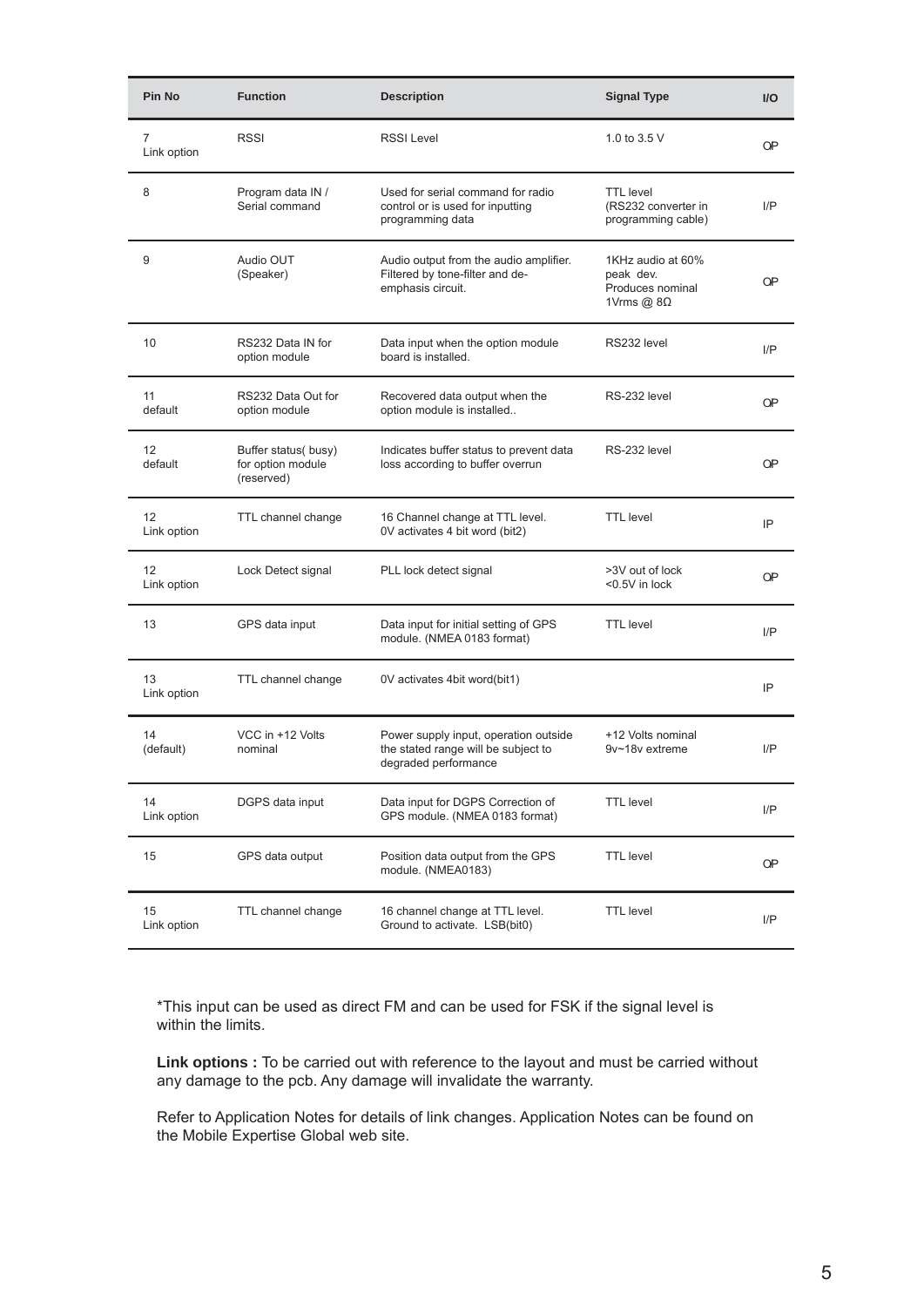## **Channel selection**

Channels are selected by the use of internal switches and can be set as shown below. The bottom 4 screws will need to be removed to gain access to the switches, care must be taken to avoid any damage which could invalidate the warranty. The channel can also be changed by a serial command inputted from the external control system.



**Figure**: Setting of channel selector switch for each channel.

By altering link options, channel change can also be implemented using TTL levels on pins 11,12,13 & 15 of DB15 way assuming these pins are not in use and default conditions are met. Refer to Application Notes on the Mobile Expertise Global web site.

## **Operation**

#### **Transmit/receive operation**

The TS-D200/me-D350 can be put into transmit by different methods. When used as a "dumb" radio, the PTT line is pulled low (pin 3 of DB15). The TX serial command will also put the radio into transmit (pin 8 of DB15), until the RX serial command is received. If the Mic line is low (grounded via resistor) then audio on the Mic line is transmitted and if line is left disconnected DATA is transmitted. If one of the internal modem board is installed, the radio can be put into transmit by receiving input serial data (pin 10 of DB15). When the data is no longer present at pin 10, the TS-D200 will return to receive mode. See the module manual for details.

### **Serial commands**

The modem can be controlled by using the serial command (pin 8) data in, sending commands to the radio such as PTT or change channel

The format for these commands (asynchronous) is:<br>● Baud rate: 4800 bit/sec

- Baud rate: 4800 bit/sec
- Data: 8 bit. ●
- Parity: Non parity  $\bullet$
- Stop Bit (SP): 1 bit ●
- MSB first transmission ●

Each serial command consists of 3 bytes. The first byte is the command (CMD), the second is data required by the command(DATA) and the third is the check sum (CS) to validate contents

#### TX Command format:

| <b>CMD</b> | <b>DATA</b> | CS       |
|------------|-------------|----------|
| 1st byte   | 2nd byte    | 3rd byte |

N.B. Check Sum = 1st byte + 2nd byte. CS = CMD + DATA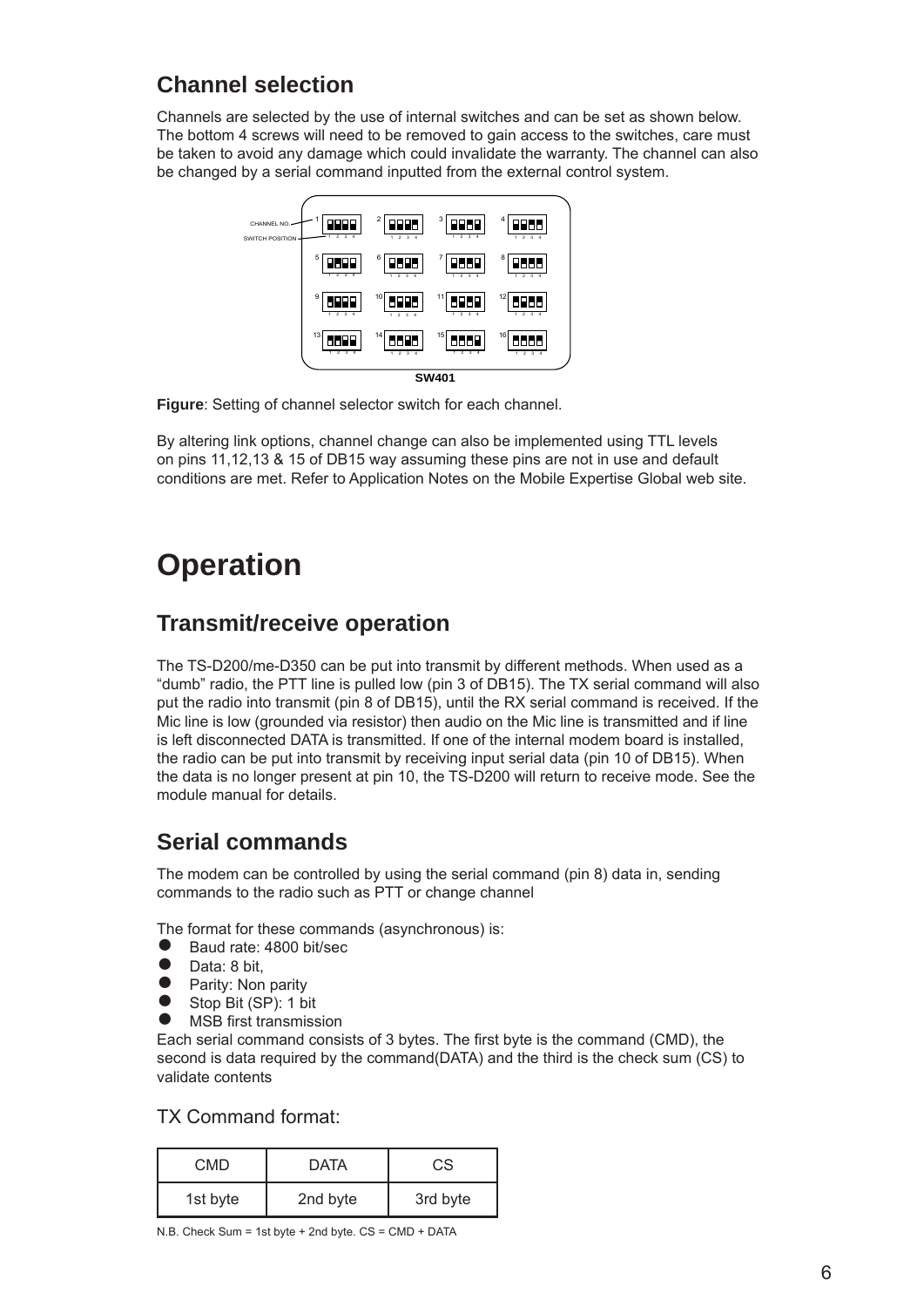#### Response format:

| $\therefore$ MF<br>. | $\cdots$<br>. | "∧ ^ | $\cdots$ |  |
|----------------------|---------------|------|----------|--|
|----------------------|---------------|------|----------|--|

The response CMD is in the form of:

ACK, acknowledge, Hex: 0xAA; (then data if any) NACK, no acknowledge (error in command) Hex: 0x55 NOK, not okay (cannot carry out command) Hex: 0x65

If command is not recognised, if it is repeated, or already in requested or wrong state (e.g. channel change in TX) then there is no response from the radio.

## **Commands and data**

| <b>Mode</b>                                                | <b>Transmit</b><br>command<br>(CMD) | <b>Transmit</b><br>Data (DATA)  | <b>Response</b><br>(CMD)                                 | <b>Response Data</b>                                                                   | <b>Remark</b>                                                                                                |
|------------------------------------------------------------|-------------------------------------|---------------------------------|----------------------------------------------------------|----------------------------------------------------------------------------------------|--------------------------------------------------------------------------------------------------------------|
| Channel<br>Change                                          | 0x64                                | $0x00:$ chn 1<br>$0x01$ : chn 2 | 0xAA (ACK)<br>0X55 (NACK)                                |                                                                                        | No response if in<br>transmit mode                                                                           |
| Request current<br>Channel                                 | 0x53                                | 0x66                            | ACK / NACK                                               | 1st byte: Chn no.<br>2nd byte: option<br>board status                                  | Chn $1 = 01$ Chn $2 = 02$<br>A0: No option board<br>A1: GMSK<br>A2: FFSK/AFSK                                |
| Activate prog<br>mode / main<br>loop                       | 0x87                                | 0x00                            | <b>ACK / NACK</b><br>No response<br>on earlier<br>models |                                                                                        | Cannot receive in this<br>mode, but clears previous<br>serial commands. Use<br>0x53 to rx mode               |
| Request<br>current channel<br>number, when<br>in prog mode | 0x53                                | 0x66                            | ACK / NACK                                               | 1st byte: chn no.<br>2nd byte: software<br>version<br>3rd byte: option<br>board status | Chn $1 = 01$ Chn $2 = 02$<br>Software version $1.2 = 12$<br>A0: No option board<br>A1: GMSK<br>A2: FFSK/AFSK |
| *Software<br>version<br>number                             | 0x59                                | 0x00                            | ACK / NACK                                               | 1st byte main ver<br>2nd byte<br>update ver                                            | 2 bytes in Hex represent<br>version e.g. 1.10<br>becomes 01,0A                                               |
| Enter TX mode                                              | 0x61                                | 0x74                            | ACK / NACK                                               |                                                                                        | No response if already TX                                                                                    |
| Enter RX mode                                              | 0x61                                | 0x72                            | <b>ACK / NACK</b>                                        |                                                                                        | No response if already RX                                                                                    |
| *Enter Sleep<br>mode                                       | 0x57                                | 0X4f                            | ACK / NACK                                               |                                                                                        | Firmware 5.0 or later                                                                                        |
| *Exit Sleep<br>mode                                        | 0x57                                | 0x58                            | ACK / NACK                                               |                                                                                        | Firmware 5.0 or later                                                                                        |
| Check radio<br>awake                                       | 0x6a                                | 0x00                            | <b>ACK / NACK</b>                                        |                                                                                        |                                                                                                              |
| Scan start                                                 | 0x62                                | 0x73                            | ACK / NACK                                               |                                                                                        | No response if already<br>scanning                                                                           |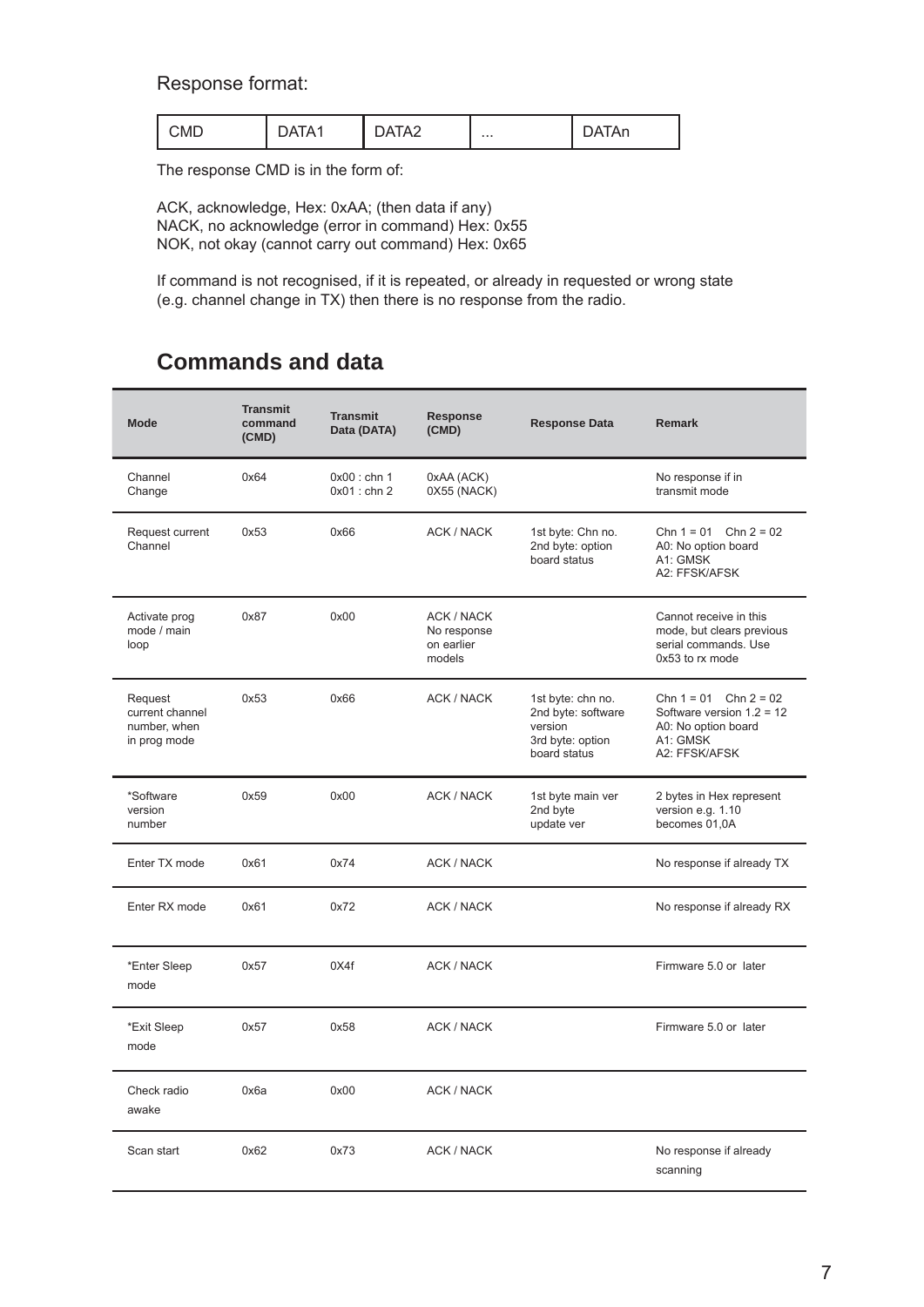| Mode                                                         | <b>Transmit</b><br>command<br>(CMD) | <b>Transmit</b><br>Data (DATA) | <b>Response</b><br>(CMD)        | <b>Response Data</b> | <b>Remark</b>                                                                                    |
|--------------------------------------------------------------|-------------------------------------|--------------------------------|---------------------------------|----------------------|--------------------------------------------------------------------------------------------------|
| Scan start,<br>whist stopped<br>on 'correct call'<br>channel | 0x62                                | 0x73                           | 0X66                            | Chn no.,<br>CMD+DATA | Respond once if stopped<br>on a channel. e.g. If on<br>channel 1 : 66,00,66<br>(00=chn1,01-chn2) |
| Scan Stop                                                    | 0x62                                | 0x46                           | <b>ACK / NACK</b>               |                      |                                                                                                  |
| Scan stop,<br>whist stopped<br>on 'correct call'<br>channel  | 0x62                                | 0x46                           | 0X66 / data<br>/ACK             | Chn no.,<br>CMD+DATA | Respond once if stopped<br>on a channel. e.g. If on<br>channel 1 : 66,00,66<br>(00=chn1,01-chn2) |
| Scan delete                                                  | 0x62                                | 0x4f                           | <b>ACK / NACK</b><br>0X65 (NOK) |                      | NOK: e.g when stopped<br>not on a channel                                                        |
| Module Test<br>Message<br>Enable                             | 0x75                                | 0x78                           | <b>ACK / NACK</b>               |                      |                                                                                                  |
| Module Test<br>Meesage<br><b>Disable</b>                     | 0x75                                | 0x79                           | <b>ACK / NACK</b>               |                      |                                                                                                  |

\*Software version 5.0 and above.

A comprehensive list of serial commands is available on our web site www.mobile-expertise. co.uk/support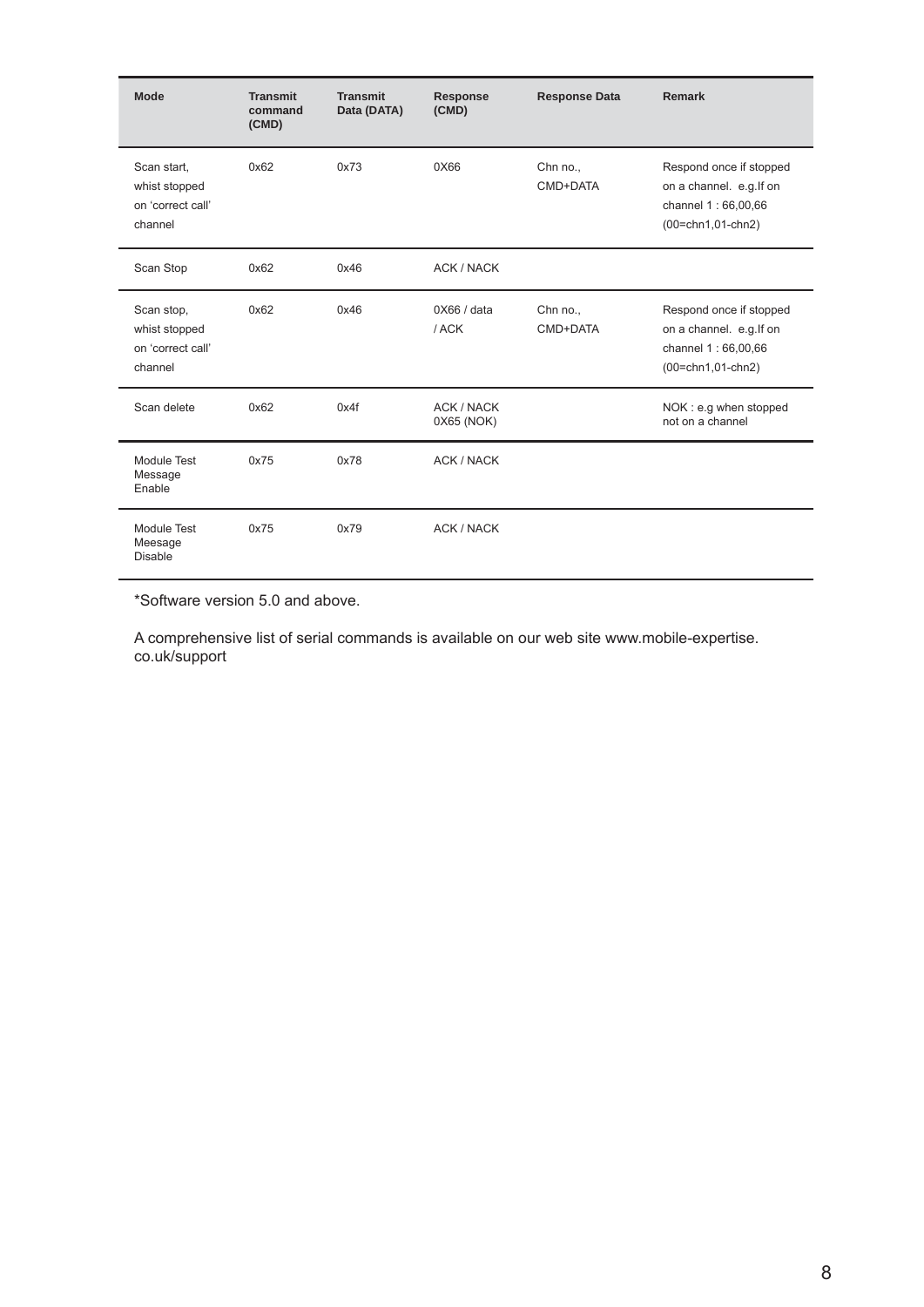## **Standard radio commands**

#### **Scanning**

A scan function is available whereby any or all 16 channels can be monitored for activity. Scanning parameters such as scan speed and delay are programmable (refer to programming guide)

Control of the scan channels is by serial commands.

Note The priority channel (the transmit channel during scanning) is the channel selected via the dip switch.

#### **Timings**

Radio timings parameters are available for alteration via the programmer.

These include:

- Time-out timer, ●
- Hang timer -transmit after dis-asserting PTT ●
- Tx delay prevents squelch noise when using CTCSS/DCS  $\bullet$

#### **Busy Channel Lockout**

Prevents TX when while the radio is receiving. Refer to programming guide more detail.

N.B. Where the module option board is fitted alternative programmable functions apply.

#### **Internal Module Timings**

Tx delay and Rx delay timings are available for alteration when the internal module is fitted only. Please refer to the programming guide and module manual for details.

#### **Power Save Mode**

The modem will go into power save mode for short periods of time to minimise power consumption when a battery supply is being used. Parameters are programmable.

#### **Enhanced Power Save Mode (sleep)**

The modem in this mode deactivates all circuitry with the exception of the micro controller. It is activated and deactivated using serial commands (see Command List).

Current consumption is significantly reduced to approximately 7mA and represents an 85% saving on normal standby consumption.

#### **Squelch**

The modem offers 2 forms of squelch, which are programmable as RSSI level check or busy port .

- RSSI level uses the RSSI level from the FM detector chip and the point of squelch is programmable. ●
- Noise saquelch uses the 'on board' circuitry to detect noise and is manually adjusted. ●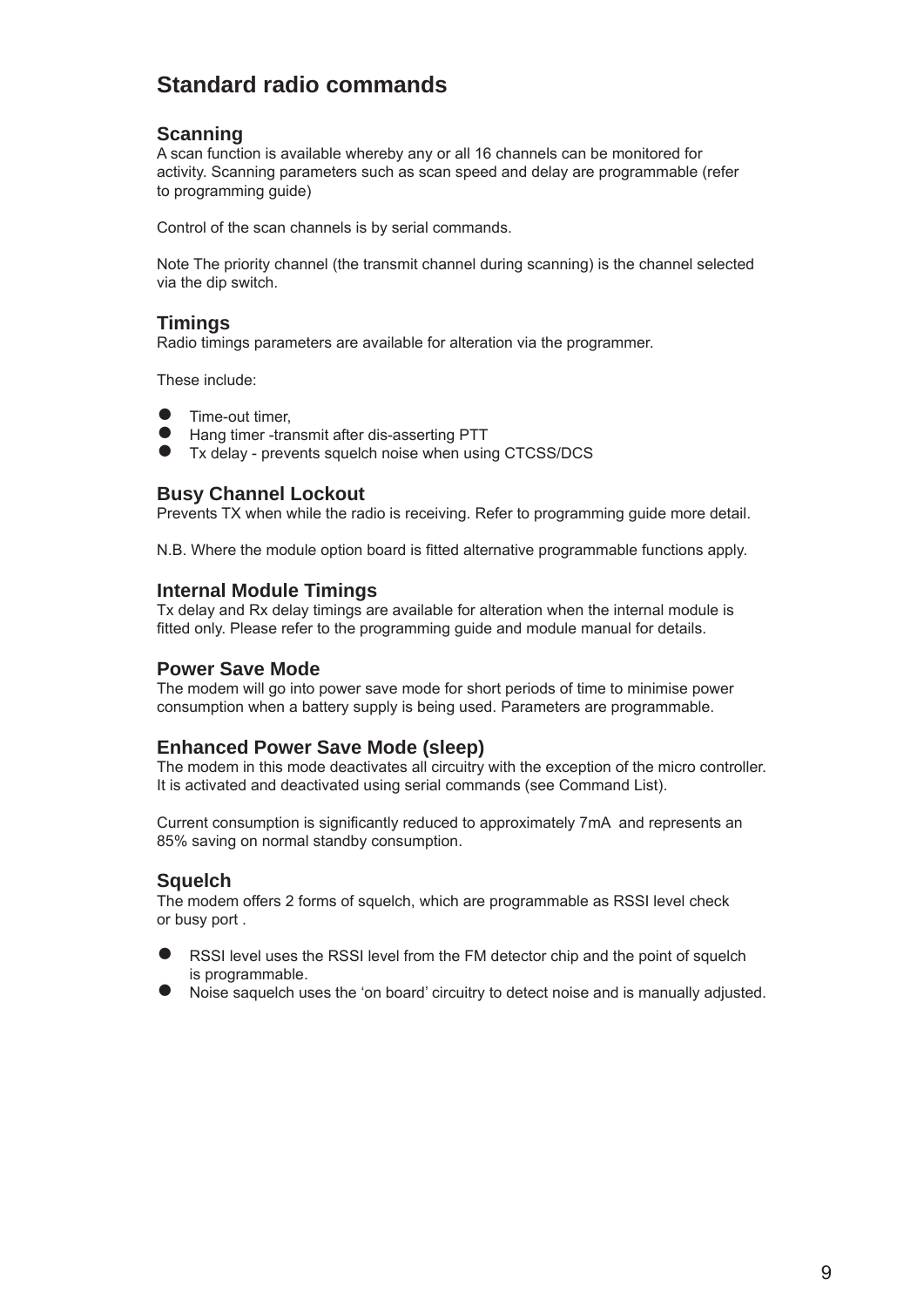#### **Status indicators and Audible alerts**

The LED indicates the current status of the radio and if an external speaker is connected to pin 9 of the DB-15, audible tones can be heard under certain fault conditions. The details are shown in the table opposite.

| <b>Status</b>              | <b>Description</b>                | <b>LED colour</b>                                                   | <b>Audible tone</b><br>(if speaker fitted) |
|----------------------------|-----------------------------------|---------------------------------------------------------------------|--------------------------------------------|
| Normal                     | Power ON                          | Green-Orange-red                                                    |                                            |
|                            | Busy channel                      | Orange                                                              |                                            |
|                            | <b>Correct Call</b><br>(with SAT) | Green                                                               |                                            |
|                            | Transmit                          | Red                                                                 |                                            |
| Warning                    | Busy channel lockout              | Green flashes                                                       | beep tone                                  |
|                            | Time out time                     | Green flashes (ptt active)<br>Red LED extinguishes<br>(serieal cmd) |                                            |
|                            | 5 secs before TOT                 | 1 Green flash                                                       | beep tone                                  |
| Errors                     | <b>EEPROM</b> error               | 1 Orange flash                                                      |                                            |
|                            | Out of lock                       | Continuous Orange flashes                                           |                                            |
|                            | Comms error with<br>module        | Green LED flash                                                     |                                            |
|                            | Transmit hang<br>on time          |                                                                     | Single beep tone                           |
|                            | Wrong model<br>programmed         | After "Power ON sequence -two<br>extra Orange flashes.              |                                            |
| Program                    | Read Mode                         | Red LED flashes                                                     |                                            |
|                            | Write mode                        | Green LED flashes                                                   |                                            |
| Squelch<br>program<br>mode | Initial data load                 | Green-Orange-Red                                                    |                                            |
|                            | Open squelch mode                 | Three Green flashes                                                 |                                            |
|                            | Close squelch mode                | Two Green flashes                                                   |                                            |
|                            | Save squelch mode                 | One Green flash                                                     |                                            |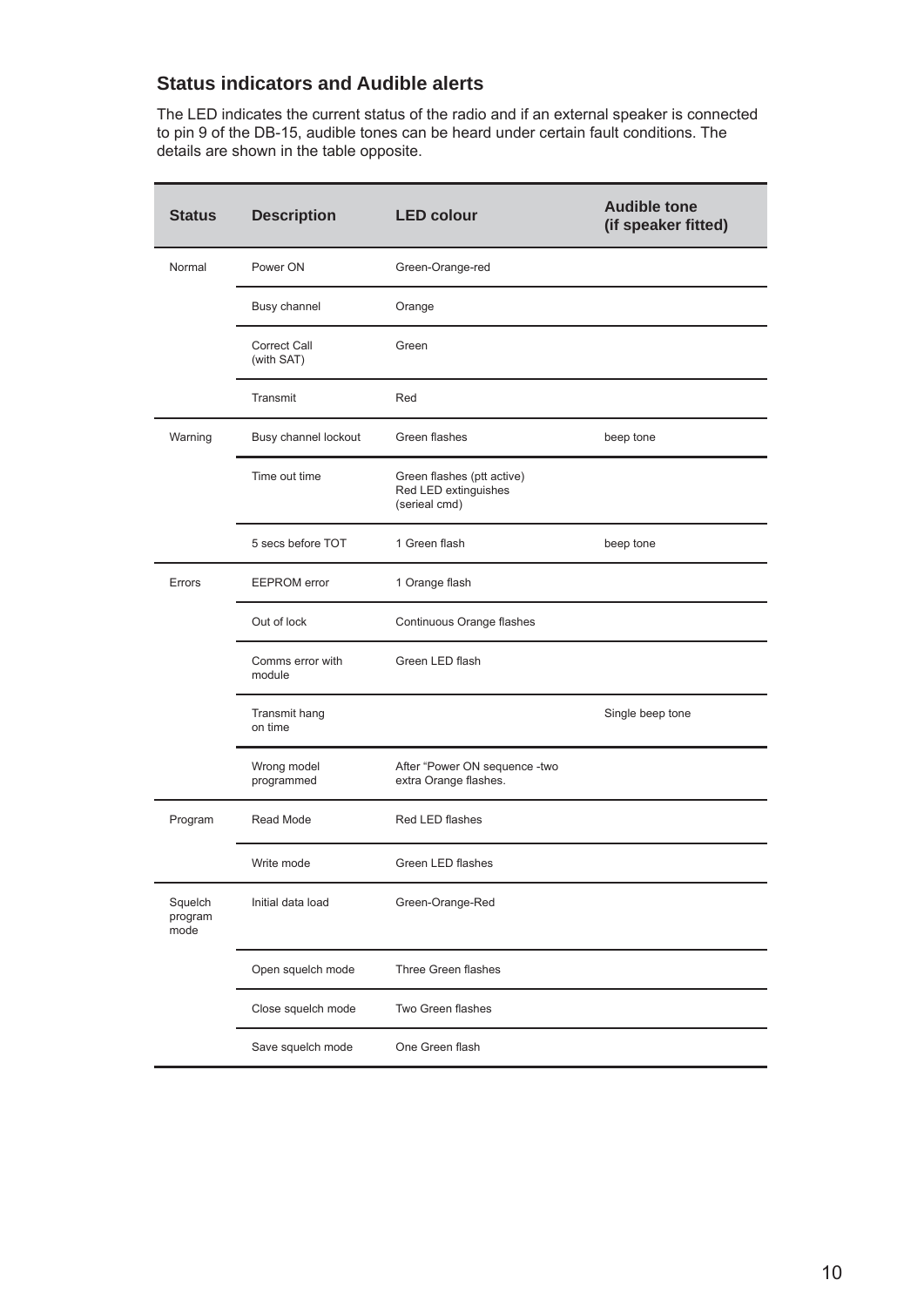## **Programming**

The data modem is pc programmable. The parameters available for programming include:

- Frequency, channel spacing and sub-audible tones on a per channel basis ●
- Radio settings such as power save mode,TX lockout, TX timeout, Squelch ●
- Module options when A FSK, FFSK or GMSK module is fitted, such as setting baud rate, dumb or auto mode, Hyper Terminal mode and data settings (flow control, block size etc)  $\ddot{\bullet}$

The pc program also allows for squelch adjustments and calibration Refer to programming manual and PC software.

## **Installation**

#### **Antennas**

It is important that any antennas are installed in a suitable location with an adequate ground plane. Ideally, multiple antennas should be separated by a minimum of a wavelength (at the lowest frequency), whilst still retaining a good ground plane for each antenna. Therefore, for a 400MHz system, the ideal separation should be a minimum of 0.75m (~30in), and for 150MHz system the minimum should be 2.5m (~98in).

Warning: If installing an antenna near people it is necessary to ensure the minimum separation is maintained. This particularly important where prolonged exposure is likely.

For a full range of antenna options and other accessories visit the Mobile Expertise Global web site.

#### **Power sources**

It is important that a "clean" source of power is used for the supply to the modem

#### **Fuse replacement**

We recommend an inline "quick blow" fuse rating of 4 amps be fitted to the +ve supply.

#### **Cabling**

If possible, run RF cables separately from other cables and keep RF cables apart from one another to avoid interference / coupling.

When fitting the modem into a fixed installation care must be taken in the routing of all cabling such that the insulation cannot become damaged.

#### **Fixing**

We recommend that the TS-D200/me-D350 is securely fixed to a surface, either directly, or with a suitable bracket. The fixing hole centre dimensions are as shown.

The modem can be attached to any surface by using suitable size screws through the M3.5 holes in the mounting flanges.



**N.B.** Mounting hole positions are different on each side.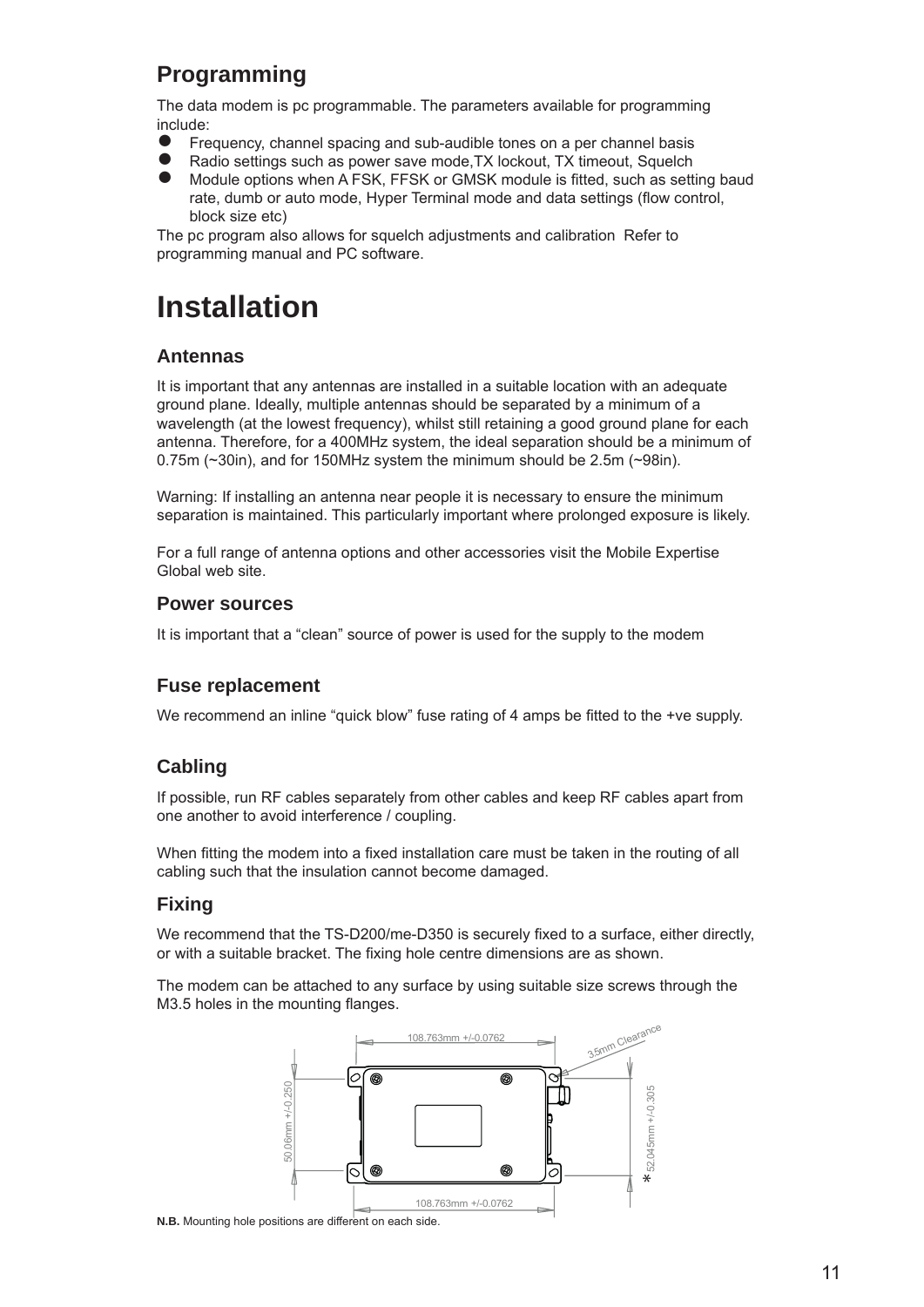## **Safety and general information**

Important information on safe and efficient use of your Radio device

### **Exposure to radio frequency energy**

Your modem is a high power radio transceiver. When it is on, it receives and also sends out radio frequency (RF) signals. To help minimise human exposure to RF electromagnetic energy, keep transmission time to 50% or less.

As with all radio devices, holding the antenna affects transmission quality and may cause the radio to operate at a higher power level than required. Do not hold the antenna when the radio is in use.

Do not use radios with damaged or modified antenna, this may violate compliance with relevant international standards.

Where prolonged human exposure is likely, the minimum separation from the antenna should be 0.8m.

### **Electromagnetic interference/compatibility**

Most modern electronic equipment is shielded from RF energy. However certain electronic equipment may not be shielded against RF signals. The modem needs to be switched off in any facility where posted notices instruct you to do so to avoid electromagnetic interference or compatibility conflicts. Special care should be taken near facilities such as hospitals or health care centres may be using equipment that is sensitive to external RF energy.

## **Medical devices (Pacemakers)**

If you use any personal medical device, consult the manufacturer of your device to determine it is adequately shielded from RF energy. Your physician may be able to assist you in obtaining this information.

## **Vehicles with airbags**

 $A$ ir bags inflate with great force. Do not place a radio in the area over an airbag or in the airbag deployment area, any radio may be propelled with great force and cause serious injury to the occupant of the vehicle.

## **Potentially explosive atmospheres**

Turn off your modem prior to entering any area with a potentially explosive atmosphere, unless it is a radio type especially qualified for use in such areas. Do not remove install or charge batteries in such areas. Sparks in potentially explosive atmospheres can cause an explosion or fire resulting in bodily injury or death.

Potentially explosive atmospheres include fuelling areas such as petrol stations, below decks on boats, fuel or chemical transfer or storage facilities, vehicles using liquidpetroleum gas (such as propane or butane); areas where the air contains chemicals or particles such as grain, dust or metal powders, and any other area where you would normally be advised to turn off your vehicle engine. Areas with potentially explosive atmospheres are often but not always posted.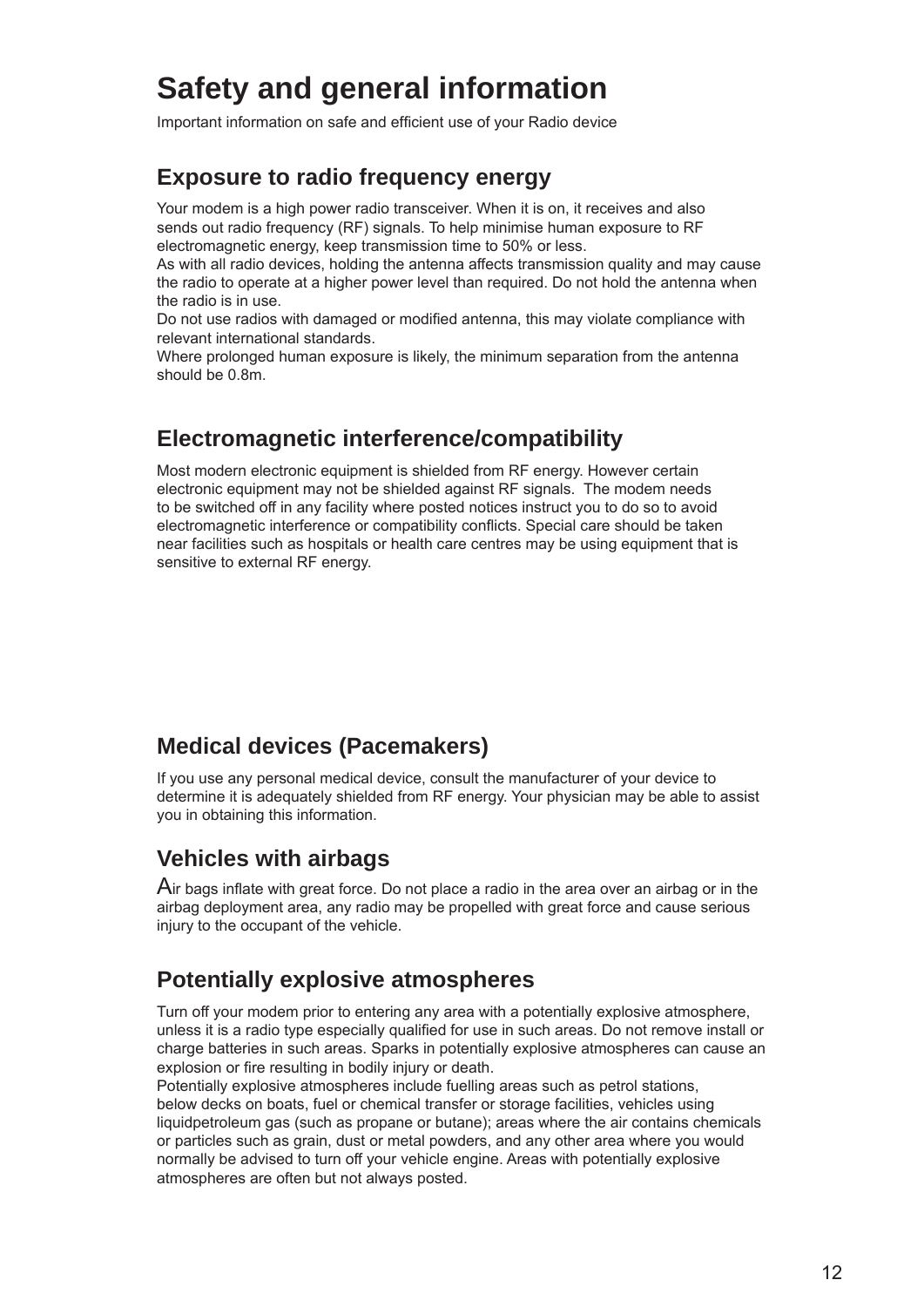## **Warranty and repairs**

The TS-D200/me-D350 is a low maintenance device. Once installed it requires no ongoing maintenance.

In the event that your Mobile Expertise Global TS-D200/me-D350 modem needs repair, return your radio to an authorised Mobile Expertise Global supplier. Do not disassemble, modify or repair the unit unless the work is carried out by a Mobile Expertise Global approved supplier. Incorrect assembly, modification or repair may cause irreparable damage to your unit and will invalidate any warranty.

## **Care of the equipment**

- Do not immerse the TS-D200/me-D350 modem in water or other fluids. ●
- Do not use solvents or spirits for cleaning as this may cause damage to the case materials.  $\bullet$
- Do not over tighten connection to the modem. ●

## **Disposal / Recycling**

The TS-D200/me-D350 is a Class 3 product in accordance with the Waste of Electrical and Electronic Equipment (WEEE) Directive. Disposal of this class of equipment must be carried out through an authorised recycling centre.

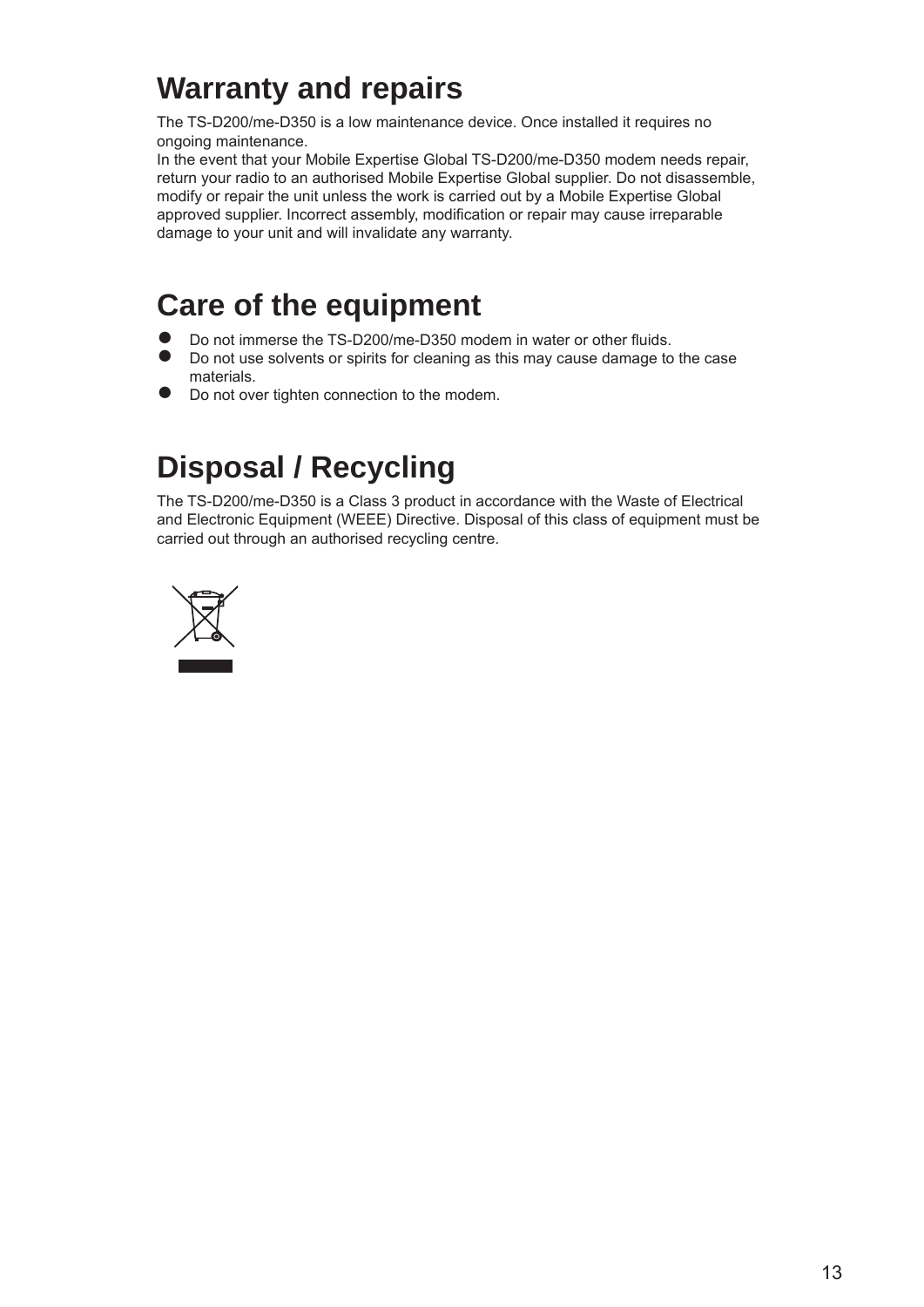## **Declaration of conformity\***

The TS-D200/me-D350 range is a 1 to 5 Watt radio data modem, in V2 (146-173MHz), U1(400-440MHz) or U2 (440-480MHz) frequency ranges,

These frequencies are licensed, restriction of use may apply in some countries. This equipment is intended for use in:-

#### **Model TS-D200:**



#### **Model me-D350:**

United States of America & Canada.

This equipment can also be used worldwide, where the equipment is approved for use.

### **FCC / Canadian Specifi cations**

| <b>FCC</b> | Part 15*, 90         |
|------------|----------------------|
| Canada     | RSS-119 issue 9 2007 |

\*This device complies with Part 15 of the FCC Rules. Operation is subject to the following two conditions:

- 1) This device may not cause harmful interference, and
- 2) This device must accept any interference received,

including interference that may cause undesired operation.

Any change or modification to the product not expressly approved by Mobile Expertise Global Ltd. could void the user's authority to operate the device.

This equipment complies with FCC radiation exposure limits set forth for an occupational/ controlled environment. This equipment should be operated with a minimum distance of 20cm between the radiator and your body. A maximum antenna gain of 0dB at 1W (low power) and -7dB at 5W (high power) should be used with the equipment in order to maintain the 25cm distance.